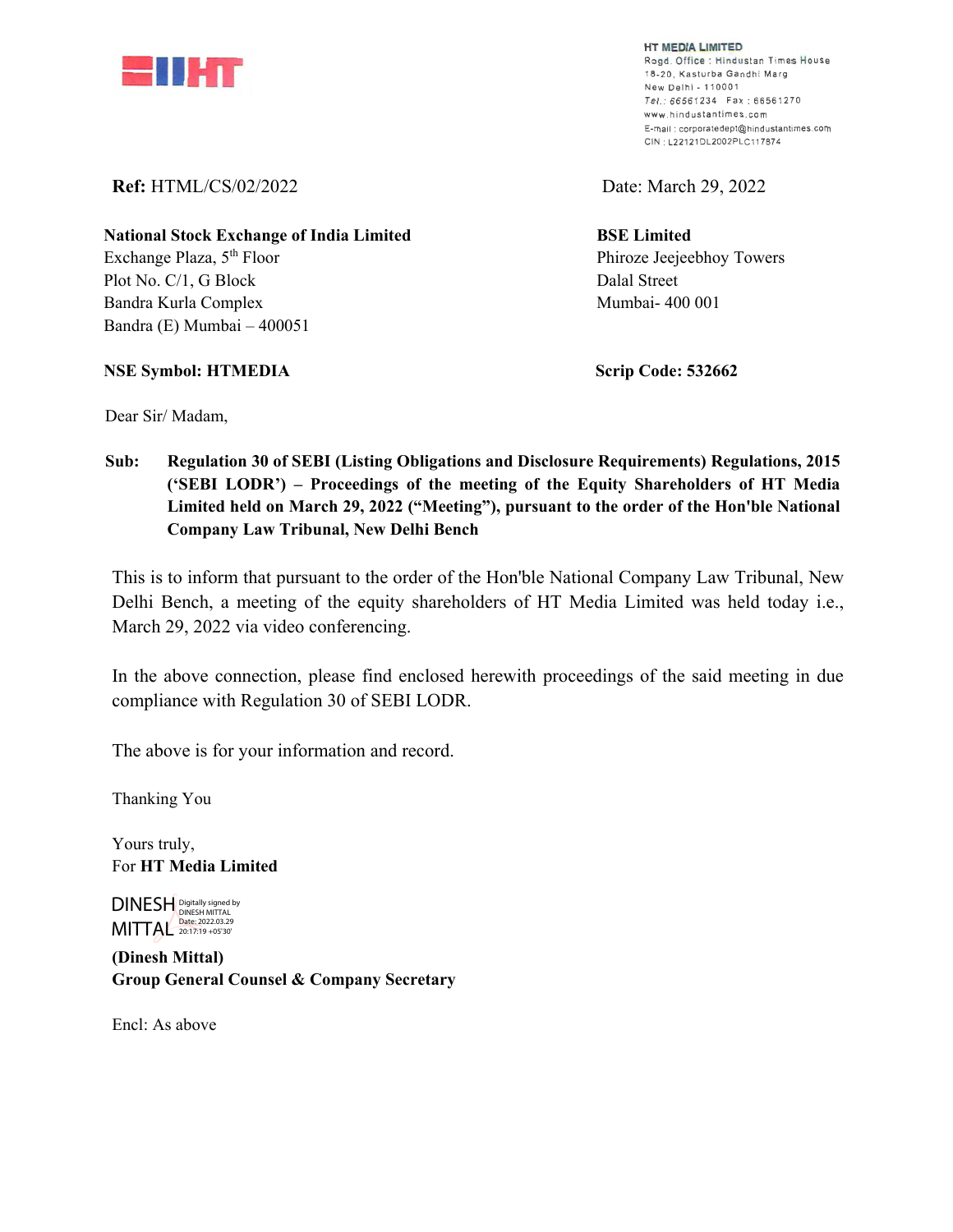**Summary of proceedings of the meeting of the Equity Shareholders of HT Media Limited ("Company") convened pursuant to the directions of the Hon'ble National Company Law Tribunal, New Delhi Bench on March 29, 2022 at 3:00 p.m. (1ST)** 

The meeting of the Equity Shareholders of the Company convened pursuant to the order dated February 03, 2022 read with order dated December 22, 2021 **("Orders")** of the Hon'ble National Company Law Tribunal, New Delhi Bench **("Hon'ble NCLT")** was held on Tuesday, March 29, 2022 at 3:00 p.m. (1ST) through video conferencing ("VC")/ other audio visual means ("OA VM").

In the absence of requisite quorum as per directions of Hon'ble NCLT, the meeting adjourned for half an hour. The meeting was re-convened at 3:30 p.m. (1ST).

Mr. Satwinder Singh, Advocate, appointed Chairperson for the meeting, informed the Equity Shareholders that the Hon'ble NCLT had appointed him as the Chairperson and Mr. N.C. Khanna, Practising Company Secretary as the Alternate Chairperson, to preside over the meeting.

The Chairperson further informed the Equity Shareholders that pursuant to the Order of the Hon'ble NCLT, Mr. Manish Gupta, Practicing Company Secretary, had been appointed as Scrutinizer to scrutinize remote e-voting process and e-voting at the meeting, in a fair and transparent manner.

The Chairperson welcomed the Alternate Chairperson, the Scrutinizer and all the Equity Shareholders present in the meeting.

The Chairperson informed the Equity Shareholders that the meeting was convened pursuant to the Order of the Hon'ble NCLT in the matter of the composite scheme of amalgamation **('Scheme')** between Digicontent Limited, Next Mediaworks Limited, HT Mobile Solutions Limited with HT Media Limited and their respective shareholders and creditors.

The Company has provided the facility by KFin Technologies Private Limited ("KFin") for conducting vote through remote electronic voting ("remote e-voting") and e-voting during the Meeting ('Insta Poll'). Remote e-voting facility was open from March 25, 2022 at 9:00 a.m. to March 28, 2022 at 5 p.m.

With the Equity Shareholders present constituted requisite quorum as per directions of Hon'ble NCLT, the Chairperson called the meeting to order at 3:31 p.m. (1ST).

He informed to the Equity Shareholders that, relevant documents mentioned in the Notice had already been dispatched to the members on February 22, 2022 through email or courier and notice of the meeting was also published in MINT (English Edition) and HINDUSTAN (Hindi Edition) on February 23, 2022 in terms of the order of the Hon'ble NCLT.

The Chairperson then invited the members to express their views and ask questions, who had done prior registrations, to speak and ask questions, if any. The answers to the questions were provided by the Chairperson and management of the Company.

The resolutions set out in the Notice was put up to the members for voting. The Chairperson requested that the Equity Shareholders who have voted through remote e-voting, to not cast their votes at the meeting. The facility of e-voting at KFin website was available for 15 (fifteen) minutes.